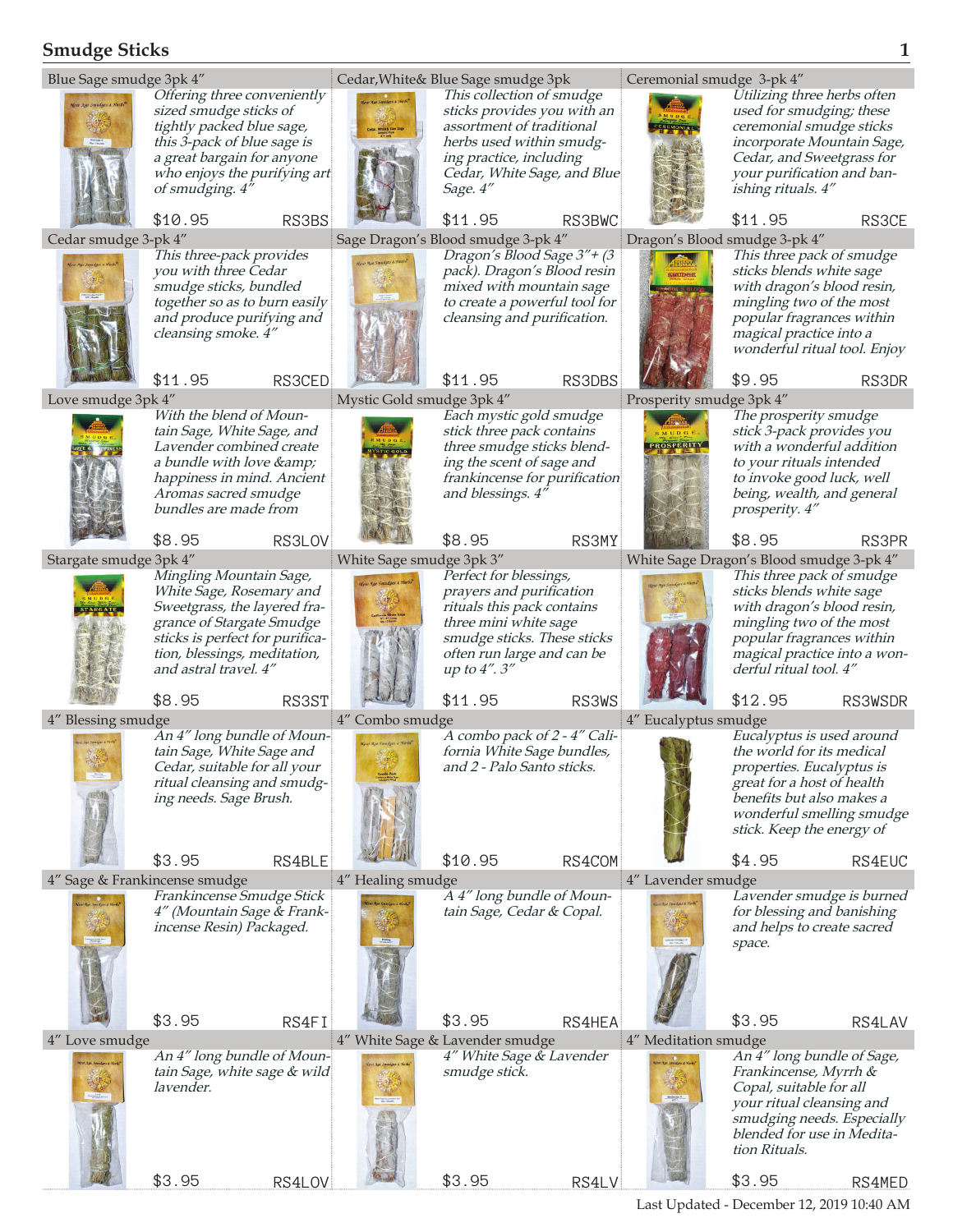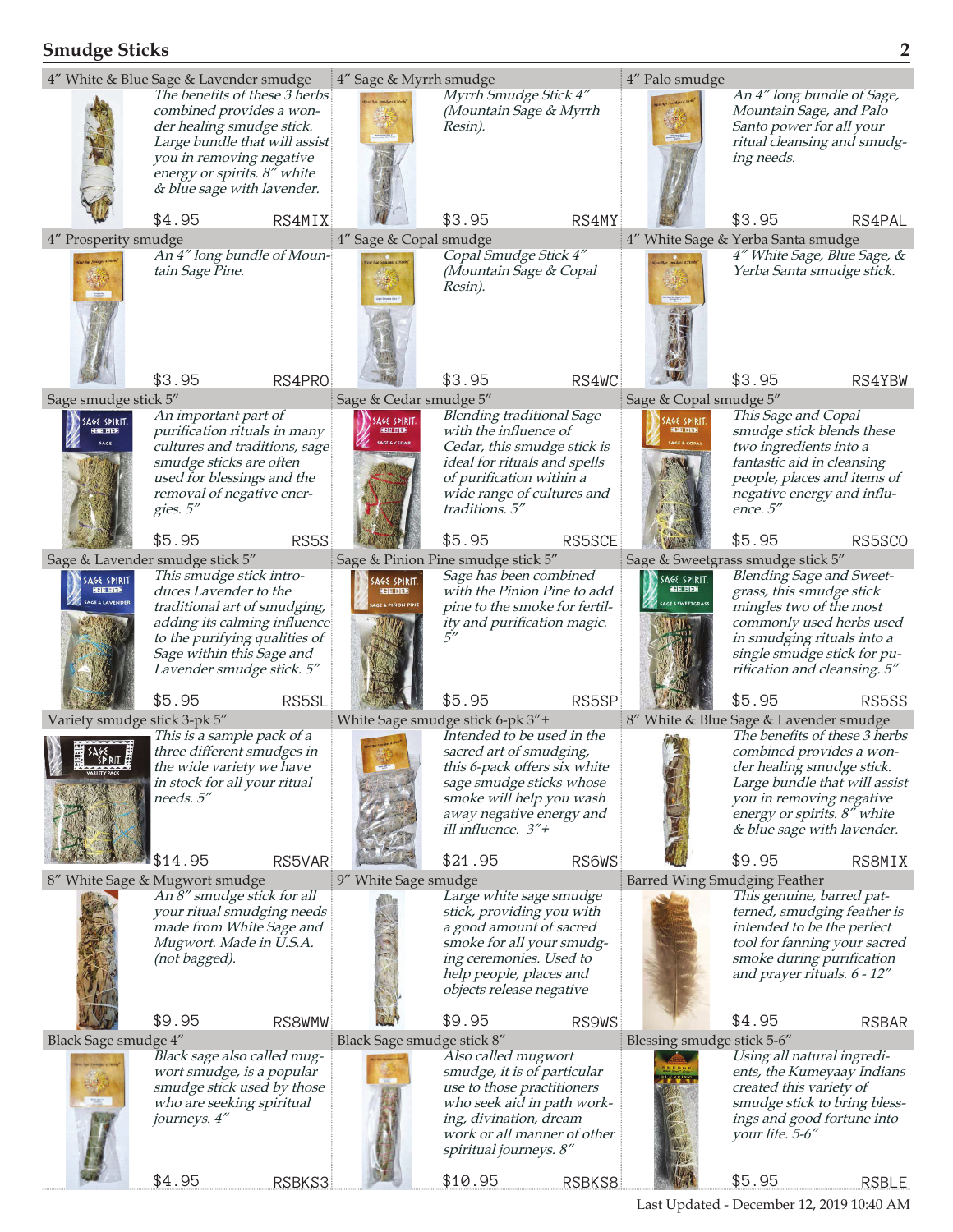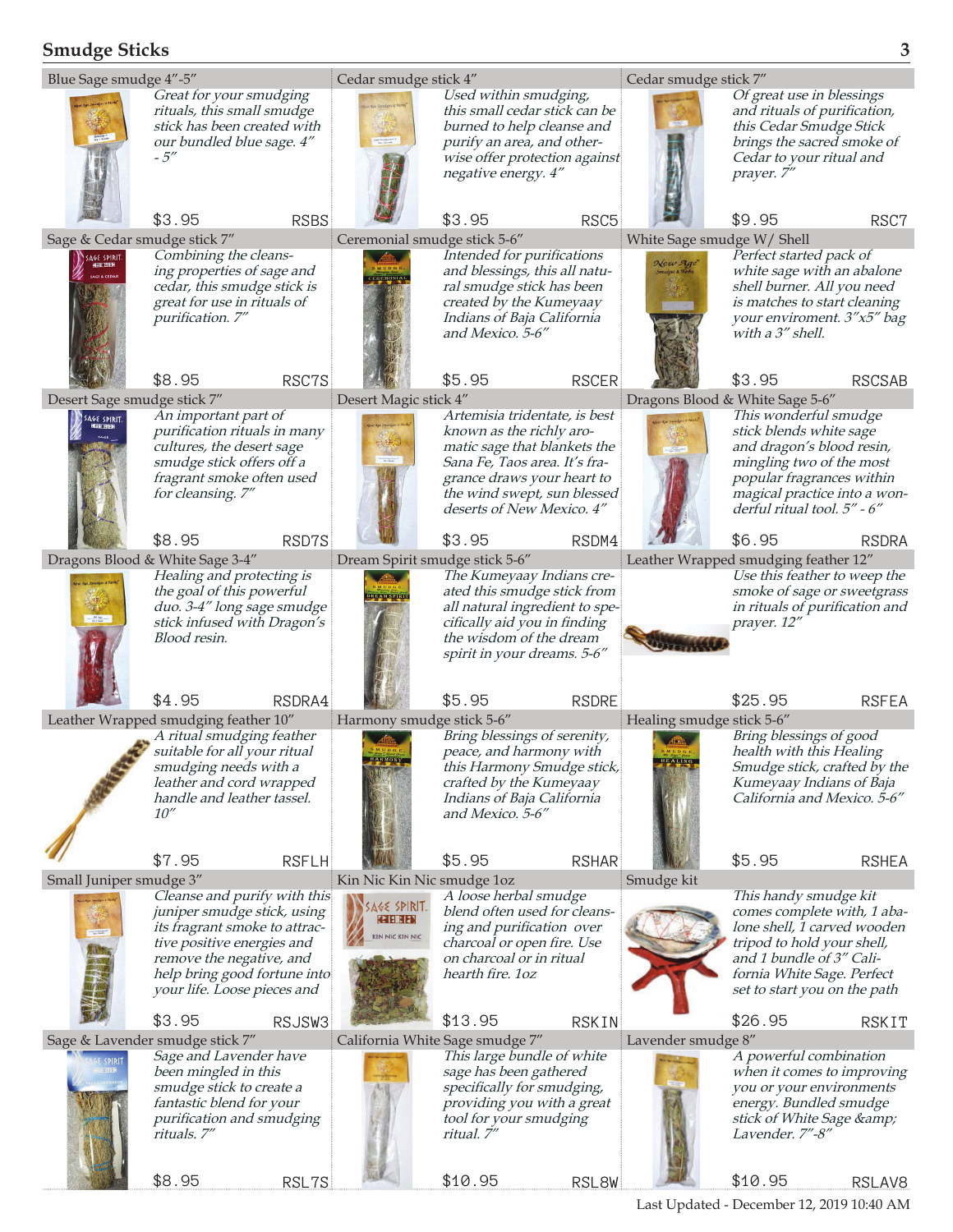

Last Updated - December 12, 2019 10:40 AM